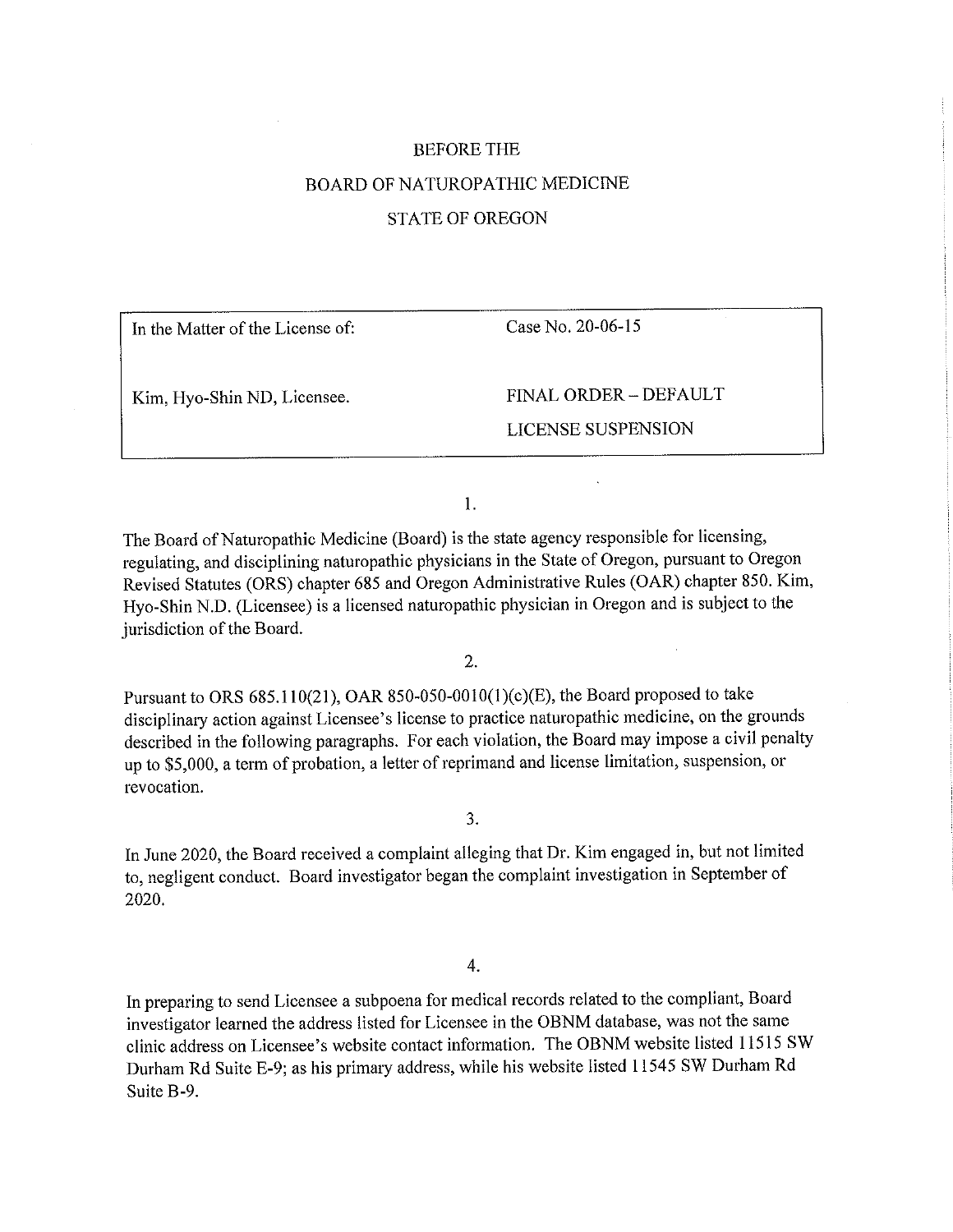On September 21, 2020, Board investigator sent a subpoena via certified mail to both addresses requesting medical records from Licensee pertaining to the investigation. Licensee did not correspond or contact the Board regarding either of certified mailings.

6.

On October 27,2020, Board investigator sent an email to Licensee at the email listed in the OBNM database; requesting he respond to the subpoena sent to him on or about September 21, 2020. Dr. Kim did not respond to investigator's email.

7.

On February 23, 2021, Board investigator sent Licensee a subpoena via certified mail to two home addresses found on a publicly available database. Dr. Kim did not contact the Board or respond to the either of the mailings.

8.

On April 8, 2021, Board investigator returned to Suite E-9 and personally served Licensee a subpoena requesting documents pertaining to the complaint. The subpoena designated an April 22, 3pm deadline to submit the documents to Board.

9.

On April 21, 2021, Licensee sent the Board investigator an email from: drkim7@hotmail.com; requesting an extension to submit the subpoenaed medical records to the Board to May 21, 2021. Board investigator responded to the email stating the Board would extend the deadline to May 7, 2021.

10.

On May 11, 2021, Dr. Kim sent Board investigator another email, from drkim7@hotmail.com; asking for an extension to submit the subpoenaed medical records to May 21, 2021. Board investigator responded to the email and declined the extension.

11.

To date. Dr. Kim has not submitted to the Board the medical records requested in the subpoena by the deadline provided in the document, or the extension provided via email by the Board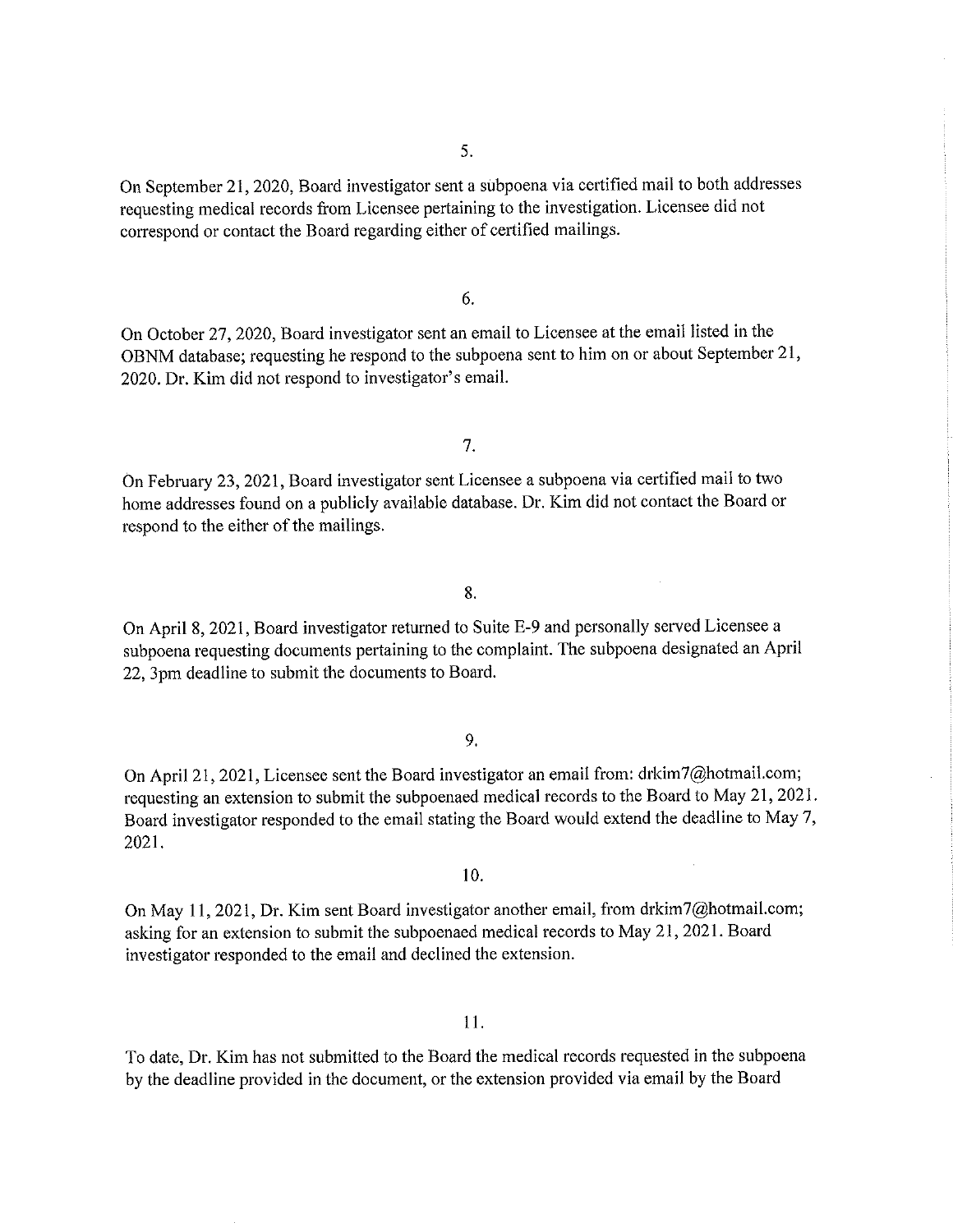investigator. Licensee has not initiated any further contact with the Board since on or about May 11,2021.

# 12.

On the grounds described above, Licensee's failure to timely respond with the information requested in the subpoena is in violation of ORS  $685.110(21)$ , OAR  $850-050-0010(1)(c)(E)$ . On June 14, 2021, the Board proposed the following discipline: license suspension until Licensee provides the information and documentation contained in the subpoena; then for an additional six months after the requested information is provided.

### 13.

The Notice of Proposed Discipline included the required Notice of Opportunity for Hearing:

Licensee is entitled to a hearing as provided by the Administrative Procedures Act (ORS Chapter 183). If you want a hearing, you must file a written request for hearing with the Board within 21 days from the date this notice was mailed. You must submit request for hearing to either via email Naturopathic.Medicine@Oregon.gov or U.S. Mail to Oregon Board of Naturopathic Medicine, 800 NE Oregon Street, Suite 407, Portland, OR 97232. The request for hearing must be received by the Board within 21 days from the date of mailing of this notice, and must be accompanied by a written answer to the charges contained in this Notice. If a request for hearing is not received within 21 days, the right to hearing is waived.

## 14.

For the foregoing violations, the Board sent licensee the Notice of Proposed Discipline – via Email: drkim7@hotmail.com; and Certified Mail on / about June 22, 2021, to:

Dr. Hyo-Shin Kim, ND

NaturoMedicine Center

11515 SW Durham Road Suite E-9

Tigard, OR 97224

### 15.

To date, Licensee did not correspond or contact the Board regarding either the email or certified mailings. Licensee has not requested a hearing as required in the Notice, or an provide the Board an answer to the Notice pursuant to OAR 850-001-0015.